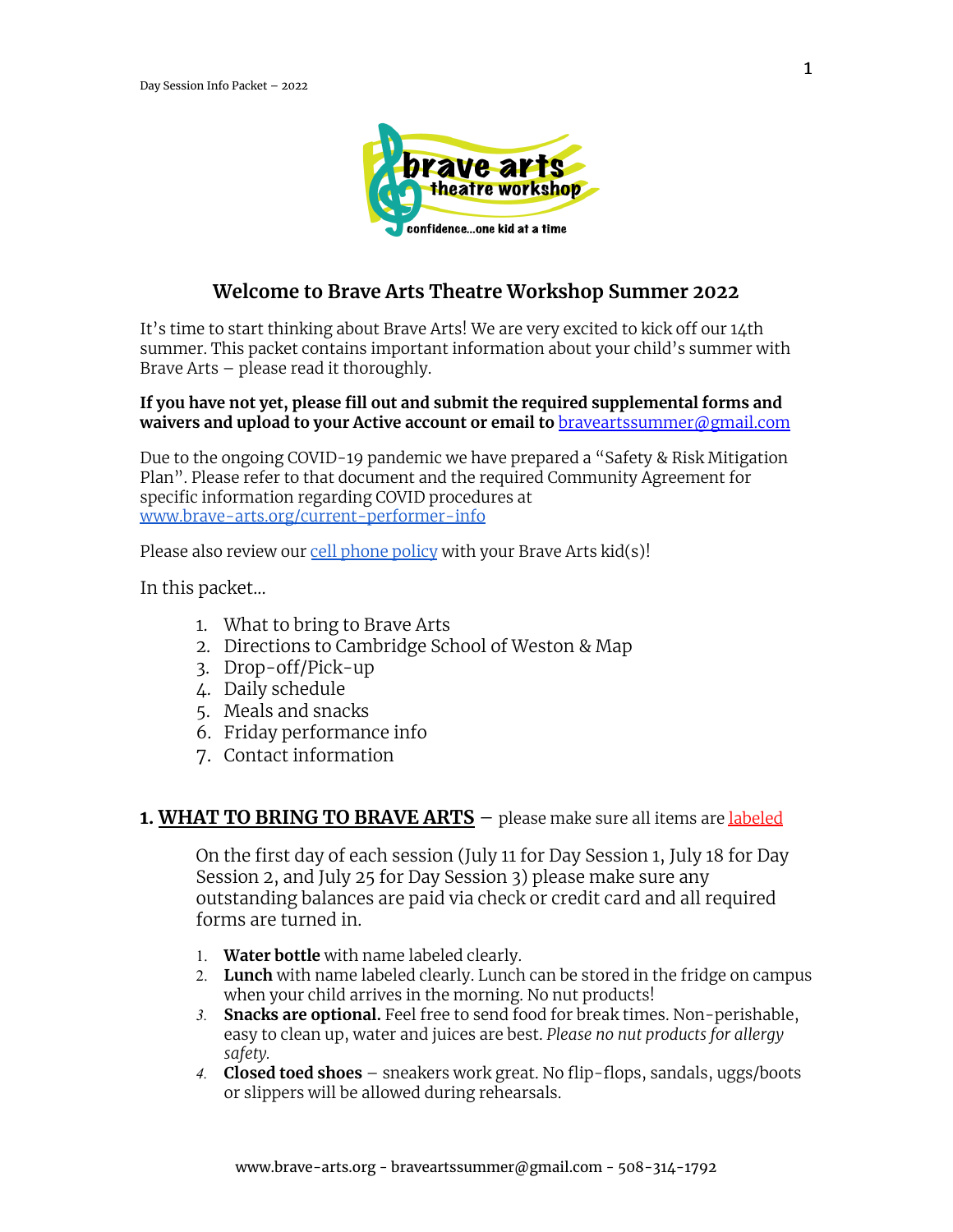- 5. Clothes that are comfortable for dancing and movement.
- 6. **Backpacks or a bag** to carry folders/music home and back, safely store electronics, water bottle, etc.
- 7. **Pencil and highlighter** each day!
- 8. Sweatshirt or long-sleeved shirt for A/C rooms
- 9. **Sunscreen and bug spray** & other sun protection PLEASE LABEL with your child's name in a plastic baggie to be stored at Brave Arts.
- 10. Hair elastics, clips, headbands etc to keep hair off your face and pulled back.
- 11. We will provide a folder for lyric sheets but some kids prefer to bring a binder to keep their lyrics organized.
- 12. **Medication** if necessary (see note below).

We strongly encourage electronics (including gaming devices, iPads, etc) to be left at home. Phones will be collected and stored away during our day sessions. Please make sure phones are in protective cases. Brave Arts is not responsible for any damage, theft or loss of devices or other property. This is a great chance to be tech-free for a week! Read our full cell phone policy at: [www.brave-arts.org/current-performer-info](http://www.brave-arts.org/current-performer-info)

If you need to reach your child during the day session please call or text Sarah at (508) 314-1792 or Abby at (508) 733-1820. Service can be limited in the performing arts center but WiFi is strong so texts and emails are encouraged if the call is not answered - [braveartssummer@gmail.com](mailto:braveartssummer@gmail.com) Please save calls/texts for urgent information *only* between 9 AM to 3 PM. Every minute we spend answering texts/calls is time away from our Brave Arts kids! If it's not urgent, we'll reply after 3:00 PM.

**Medication:** During drop-off please bring any prescribed medication clearly labeled with the child's name, dosage amount and any special instructions. Please clearly label all epi-pens and the allergy they are administered for. For non-prescribed medication (i.e.: Motrin, Advil, Benadryl etc) please let Sarah know this is packed at drop-off and whether your child can self-administer.

All Brave Arts participants are prohibited from bringing the following: alcohol, illegal drugs, and weapons. We reserve the right to search as needed. Possession of any of the listed items will result in immediate dismissal

**2. DIRECTIONS TO CAMBRIDGE SCHOOL OF WESTON:** The GPS address for CSW is 45 Georgian Road in Weston, MA 02493.

MAP [HERE!](https://12c9eecf-c4fa-ffac-8787-ca27182545b8.filesusr.com/ugd/564884_5c61d93cfa294897bb28de8f342ab473.pdf) Go past the Athletic Entrance on Lexington Street if coming from 117. Turn onto Georgian Road, and follow the road to the circle marked drop-off/pick-up in front of the Admin Building (#2) or marked Parking Lot. *\*map also provided at the end of this packet*

**3. DROP-OFF and PICK-UP:** Drop-off at 8:50-9:00 a.m. Pick-up at 3:00 p.m. If you are running late please let us know ASAP via call or text at 508-314-1792 or e-mail at [braveartssummer@gmail.com](mailto:braveartssummer@gmail.com)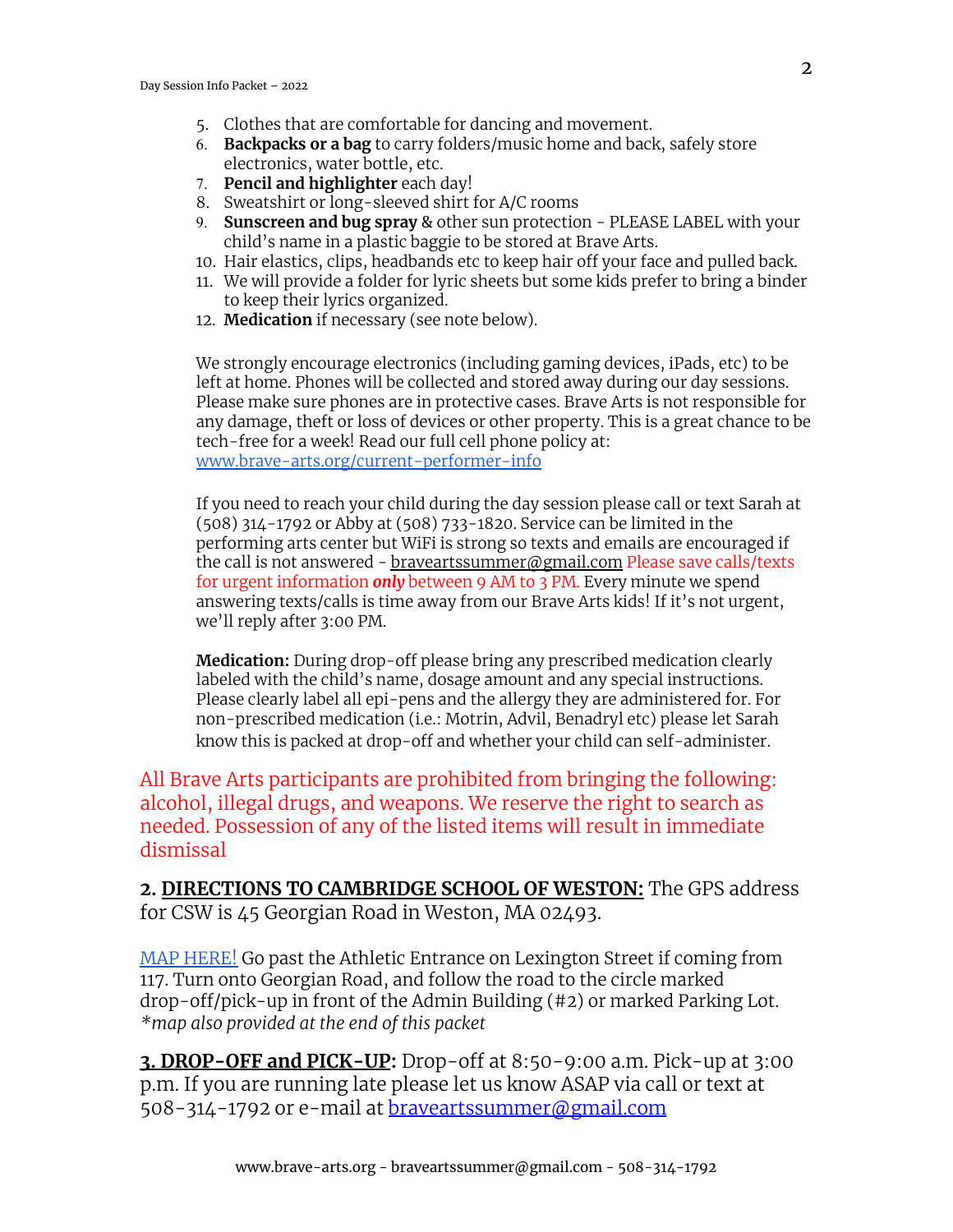**MONDAY DROP-OFF**: On the first day please plan to arrive between 8:40-8:50 a.m. to check in with a counselor, drop off any medication and discuss questions. You may park at the parking lot marked with  $X$  on the map and then follow the path to the Mugar Performing Arts Center #8. We will administer a rapid antigen COVID test upon arrival.

**TUESDAY-FRIDAY DROP-OFF**: Please use the circle in front of the Admin Building #2 to drop off. Please have this completed *prior to arrival* every morning! We will have staff stationed around the circle to check-in Brave Arts kids beginning at 8:50 AM.

**PICK-UP:** We are on campus with other summer programs. Please ensure you make contact with a staff member of Brave Arts before taking your child or any other child in your carpool. Please email or text Sarah at (508) 314-1792 if someone not listed on the authorized carpool form will be picking up your child. For pick-up please line up in the driveway and circle in front of the Admin Building #2 at 3:00 PM.

**LATE DROP-OFF and EARLY PICK-UP:** We *strongly encourage* that participants are always present during our "day" hours (9:00 to 3:00). In an emergency or to notify us you are running late, please call/text Sarah at (508) 314-1792 or email [braveartssummer@gmail.com](mailto:braveartssummer@gmail.com)

# **4. DAILY SCHEDULE:** *\*this is an example, subject to change*

8:20-9:00 Breakfast

9:05-9:20 Warm-up activities (vocal, physical warm-up, games, etc) 9:20-10:00 Learn/rehearse music for group musical number(s) 10:00-11:00 Learn/rehearse dances to group musical number(s) 11:00-11:30 Split into smaller group songs & dances 11:30-12:10 Lunch and outside games 12:10-1:15 Theatre games/activities, "workshop" of the day (i.e.: how to audition) 1:15–2:30 Small group rehearsal, review dance numbers 2:30–3:00 Review of material learned & Sharing Circle 3:00 Day session ends ; pick up at circle in front of building #2

**5. MEAL TIME:** Lunch will not be provided. There will be a lunch break around 11:30 am and snacks are encouraged as needed. Lunch, water and snacks should come in a LABELED fully-closed container or bag (can be stored in the fridge). Please do not send nut products. Any questions please let us know!

All allergies, intolerances and special dietary needs should be filled out on the Allergies & Intolerances form in your paperwork packet. Sarah Clancy will meet with all parents or guardians on Monday morning of each session to collect any medicines, epi-pens, etc.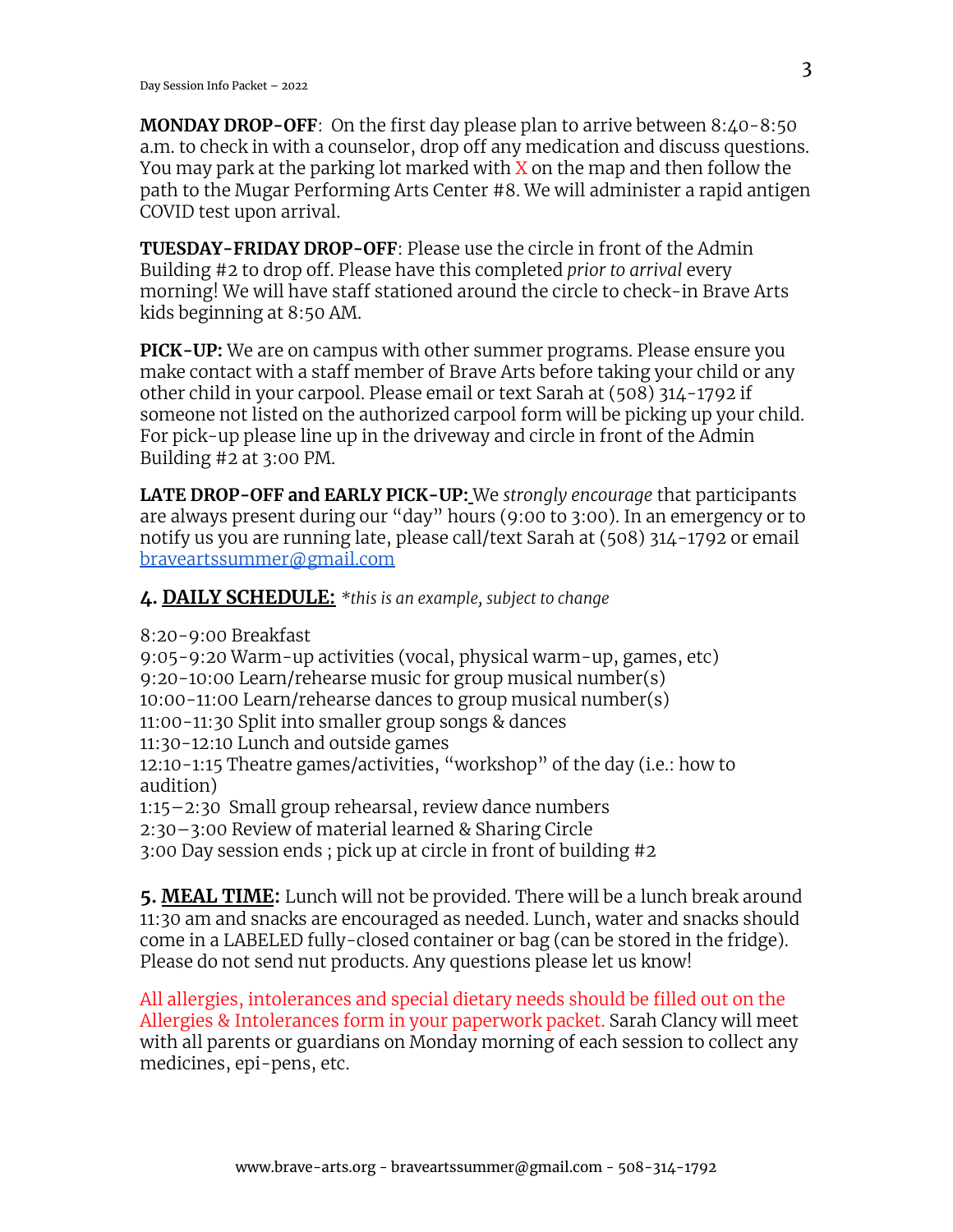**6. FRIDAY PERFORMANCES:** Every Friday there is a performance of all of the material learned throughout the session at 1:30 PM. Each participant will be featured in the show. T-shirts for the performance will be handed out on Friday morning. Information about each performance will be emailed out to you throughout the week from brayeartssummer@gmail.com Please be sure to check email! Performances will be over by 3 p.m. on Friday.

## **7. CONTACT INFORMATION:**

[BraveArtsSummer@gmail.com](mailto:BraveArtsSummer@gmail.com) [www.brave-arts.org/current-performer-info](http://www.brave-arts.org/current-performer-info) Primary phone: 508-314-1792

Please check your email throughout the Brave Arts session for important updates. ALL emails should be sent to the Brave Arts email and not staff's personal email addresses.

#### **Keith Greenfield**

Executive Director and Owner of Brave Arts (781) 858-0512

#### **Sarah Clancy**

Associate Director and Health Supervisor (508) 314-1792 – *primary number for calls/texts if you need to reach Brave Arts*

### **Abby Shannon**

Head Counselor (508) 733-1820 - *if you need to urgently reach us and can't reach Sarah, please call Abby!*

**Steven Sawan** Head Counselor (508) 838-0360

**Adam DeLollis** Head Counselor (781) 708-5573

**Dan Snape** Music Director

**Matt Levinstein** Interim Music Director

**Ben Kaplan, Dante D'Antonio, Sadie Vaughn, Jordan McLaughlin, Emily Rivera, Connor Ryan (week ½) , Finn Zatylny, Tucker DeLollis, Ryan Kaplan, Alexa Niziak (week 3) |** Counselors & CITs

We are honored you have chosen Brave Arts for your child's summer experience. Our entire staff is passionate about teaching and providing an exceptional learning and growing experience on and off the stage for each child. Please reach out with questions, comments or concerns!

Love and Peace, The Brave Arts Staff of 2022